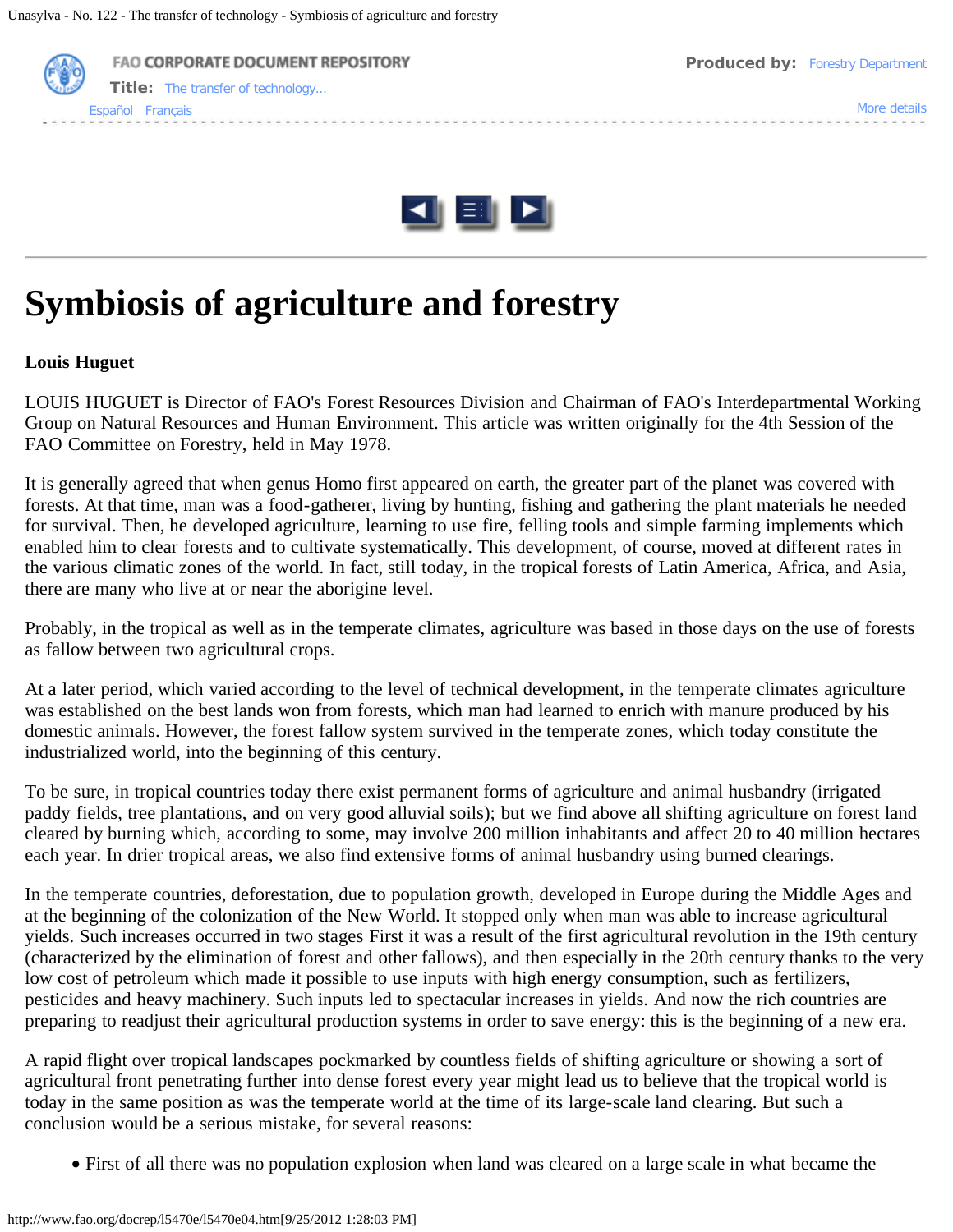industrialized world. This is why some balance could be achieved between agriculture and forestry even before the introduction of fertilizers and machines.

· Tropical soils are much more fragile than the soils of temperate countries.

· Tropical countries will never be able to use as many energy-requiring inputs, i.e. petroleum, as the wealthy temperate countries which, moreover, are about to modify their energy wasting agricultural systems.

· Lastly, poor countries in general still have neither sufficient institutions, nor financial resources, nor personnel to quickly bring about a "new order" in their rural landscape.

At this point, we may ask, what is the place of forests (and trees) in the rural landscape? This is a question which, as we have already seen, must be placed in a totally different perspective depending on whether it concerns the wealthy, temperate, industrialized world or the poor, tropical, little-industrialized world.

A hasty reply might be that, since the temperate world has a fairly stable balance between the forest and agriculture naturally, that is, without the intervention of planners, economists, agronomists, forestry experts and other technocrats, why not let the tropical world also develop naturally? Furthermore, what can a handful of technocrats, whether international or national, do to oppose the action of the millions of people who nibble at forests?

Leaving aside the rich world, where the area occupied by forest is relatively stable and which, in any case, has sufficient human, technological and financial resources to solve such problems, we shall concern ourselves only with the poor world, in general having a tropical climate and little industry. In this world, the "laissez-faire" attitude is more unacceptable than elsewhere. Evolution is too quick and the disruption of so-called natural equilibriums leads straight, and very swiftly, to disaster. The forest is in danger of disappearing irremediably in a short time if nothing is done to arrest its degradation or destruction. Yet the forest is indispensable not only to raise the already very low standard of living of the rural population in poor countries, but also, quite simply, for their survival.

It is not necessary here to dwell on the essential and indispensable nature of forests; suffice it to repeat that the destruction or degradation of original forest, unless it is replaced by one that is more productive but has the same environmental value, can cause irreversible damage to the general environment and contribute to what is called the death of our planet. But the millions of poor and ignorant small farmers are little concerned with the long term: they and their families are obliged to live from day to day in order to survive. And if they are not assisted technically, informed, convinced and trained and if they are not allowed to participate, they will continue their work of destruction. Certainly, the same crisis occurred in today's rich countries, but, for the four reasons listed earlier, it did not produce the disastrous consequences - for example, desertification - which it has already brought about in the poor countries of the tropics.

In these countries, the forest must, in spite of everything, be preserved where it exists and, where it has disappeared, be restored or replaced by better forests. To achieve this, the forest, and trees in general, should be integrated into the rural landscape in ways appropriate to the ecological, social and economic conditions of the region or the local area concerned. It is necessary - and this is where the major difficulty arises - to reverse an accelerating trend and make the very people who are the agents of the present disorder, the poor farmers of tropical countries, accept a "new rural order."

Thus, the problem is to integrate, to harmonize within the same management unit (a local area, a watershed or a subwatershed) the possible land uses such as animal husbandry, agriculture, forestry, industrial plants, roads, towns and villages. Naturally such local integration must itself be harmonized with general development on a national scale. As a result, integration of different land uses can be defined as follows: Use of a territory or part of it simultaneously, or sequentially, to achieve several different objectives, while seeing to it that the interactions between the different uses (e.g. agriculture, animal husbandry, forestry) result in sustained and increasing production of goods and services. In short, integration of the various possible uses of rural areas, and hence determination of the place of the forest in those areas, is a task of economic and social optimization.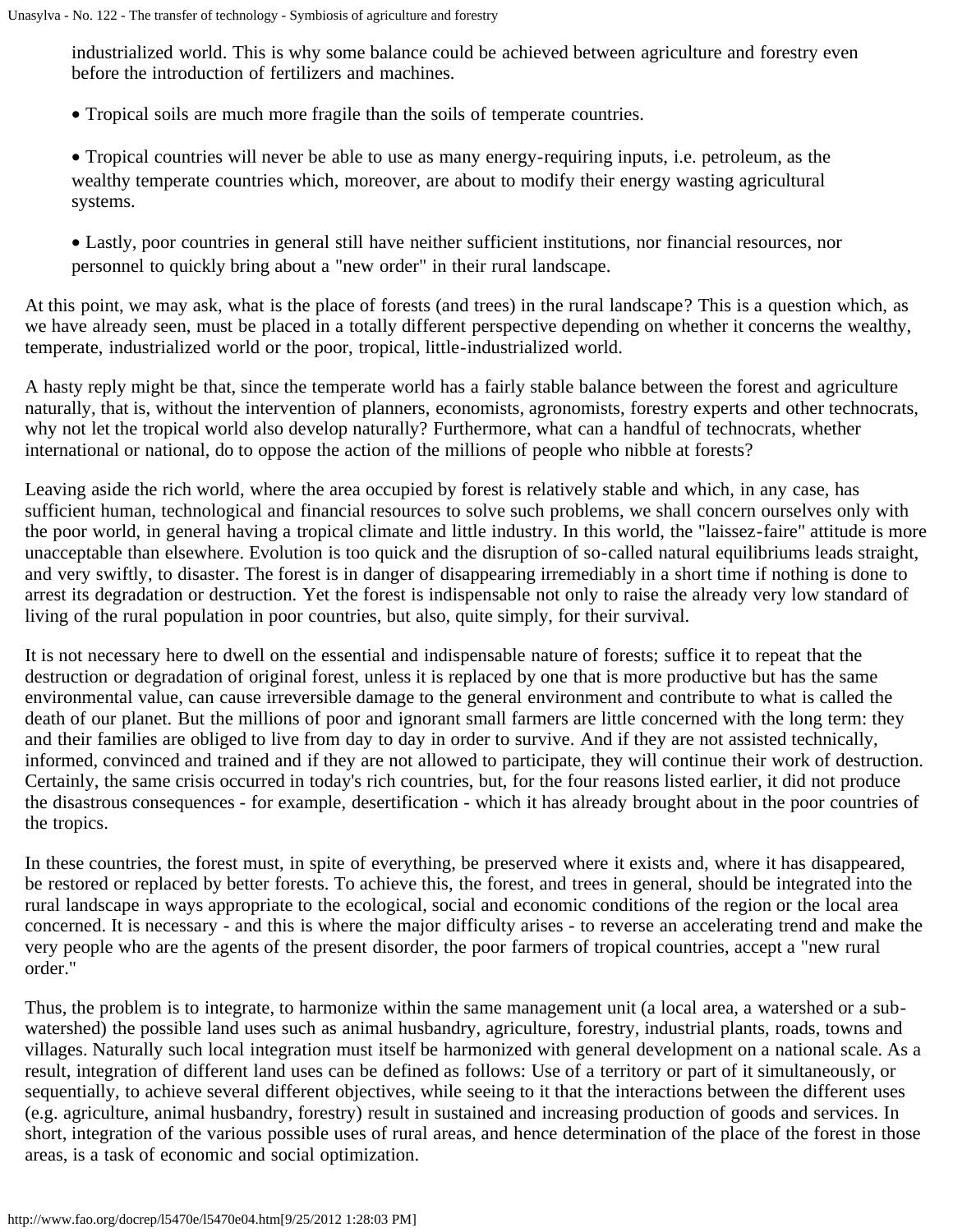Such integration involves a fundamental social and human dimension in the sense that it is possible only to the extent that it is accepted and, if possible, provoked and requested by the rural communities themselves.

Whe repeat we are dealing here primarily with tropical countries, that is, those located between the tropics of Cancer and Capricorn. But our considerations can also apply to dry or arid Mediterranean countries sharing such important aspects with tropical countries with low or irregular rainfall, as extremes of climate and fragility of soils. Furthermore, in these countries special attention must be paid to mountain areas, because the last remaining forests have to be maintained there since the plains (as in the wealthy countries) would have to be reserved for intensive, relatively mechanized and more or less modern agriculture; because those are the regions where the destruction or degradation of forests can have the most disastrous consequences for the environment; and because it is in those areas that the poorest population, those least concerned with long-term effects, take refuge.

In this context, forests and trees can be integrated into the rural landscape in three main ways; as permanent forest or estate forest; as fallow forest; and as forest in symbiosis with agriculture.

*Permanent forests*. This is the type of forest primarily, although not exclusively, known in rich temperate areas and to which traditional forestry services are accustomed. In the tropical countries, it has so far been very difficult to make farmers who are hungry for new humus-rich land respect such permanent forests. Forests have barely survived only where poor farmers (who often follow loggers) could not yet penetrate, for example in Amazonia, in the heart of central Africa and in some remote areas of Indonesia, the Philippines or Malaysia. However, even in those areas destruction or degradation has already started as a result of immigration from poor and overpopulated regions, accelerated by the construction of access roads.

In theory, it is possible to determine the part of the territory where the forest should remain stable, be it the more or less managed original forest or a new forest which is more productive but provides the same services. This is a matter for economic analysis, but in forestry it is complicated by the characteristics of this form of land use, i.e. long-term considerations and indirect benefits which are hard to calculate, including the intangible benefits connected with recreation. But even the best land-use plan is only feasible to the extent that it is freely accepted by those concerned, that is by the poor farmers, and we shall return to this point later.

*Fallow forest*. Forests served as fallow areas in the temperate world that is rich today, as we have noted. They continued to play this role in vast regions of the tropical world (200 million people, involving 20 to 40 million hectares per year). In the face of this accelerated destruction, whose rate increases with the number of people living around the forest, there are two possible approaches: either settle the population now engaged in shifting cultivation on permanent agricultural plots in the future (which also means determining the areas to be maintained as forests) or preserve the forest as fallow, but using a better forest, a manmade forest, between two crops. The latter is the agrisilviculture system.

The choice must be made for each particular case in line with the specific technical, economic and social conditions of the area concerned, particularly on the basis of the following criteria:

· It may be dangerous to replace shifting cultivation which has proved its worth despite all its faults by a new, still untried system. We may also ask whether we can at this stage safely recommend permanent cultivation methods of the type used in wealthy temperate countries, except possibly for rice cultivation and tree crops (see symbiosis below). In fact, it is not certain that our technical knowledge is adequate everywhere.

· Even if the methods of establishing permanent agriculture were known, they would have to be applied. This presupposes the creation of institutions and training of qualified personnel at all levels, including especially extension workers living in contact with farmers and willing to accept the hardships of life in remote tropical rural areas.

· For lack of adequate technical and financial resources, farmers in poor tropical areas cannot afford to use, let alone purchase, the inputs (fertilizer, pesticides, etc.) winch have enabled wealthy temperate-zone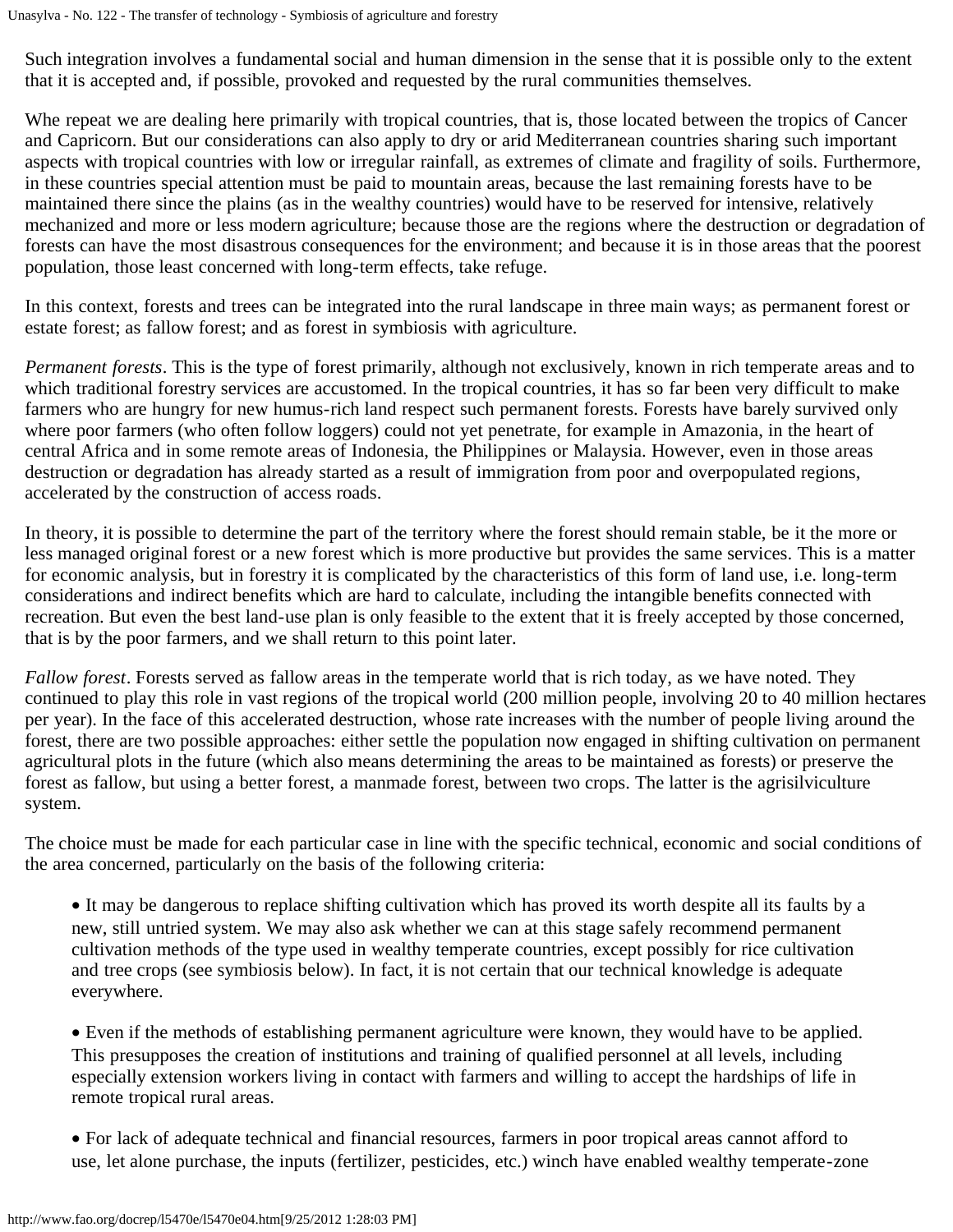countries to increase agricultural yields considerably and therefore to reserve non-agricultural areas for forest. In poor countries fallow forest, together with the utilization of forest litter as humus and nutrients for agricultural crops, is today the main known and practicable way to restore soil fertility while pre serving the environment, at least as long as population density remains below a certain threshold. The application of forest litter - leaves and humus - for farm crops can also serve, before such use as litter for livestock, thereby becoming enriched by their excreta.

#### **[THE COLTURA PROMISCUA OF A TUSCAN FARM IN CENTRAL ITALY aesthetic, agriculturally](http://www.fao.org/docrep/l5470e/l5470e05.jpg) [productive and ecologically balanced](http://www.fao.org/docrep/l5470e/l5470e05.jpg)**

Agrisilviculture, regarded as an improvement on shifting cultivation, is the easiest and most immediately applicable method known at present, considering the possibilities of the characteristics of the social context concerned. However, it is recognized that it is only a stage toward a more stable type of agriculture which will probably not be copied from the wealthy and temperate countries, as we shall see below. Thus, all efforts to improve this system of shifting agriculture or agrisilviculture should be encouraged.

*Forests in symbiosis*. In tile two previously described systems, the forestry sector was relatively distinct from the agricultural sector both in space (permanent forest) and in time (fallow forest and agrisilviculture). The system we call "forest in symbiosis" involves co-existence of the forest with agriculture both in time and space. In this system, we must distinguish what is traditional and what is less so (which concerns primarily the tropical countries).

*Loose symbiosis: a traditional pattern*. This refers, in the first place, to hedges and windbreaks which also regulate micro-climate areas, constitute refuges for wildlife and produce wood for common uses (firewood, stakes, posts), but also to plantings along roads, rural irrigation canals and anti-erosion terraces. It also applies to small groves a few hundred square metres in size, located around dwellings or scattered in the fields where domestic or wild animals take shelter in periods of extreme heat, extreme cold or on windy days.

*Close symbiosis: a less traditional pattern.* People who have visited Tuscany have been struck by what the Italians call *coltura promiscua* (mixed cultivation). The same field has trees (generally maples and elms), vineyards supported by tree trunks and branches and, between the rows of trees, one or two crops during the year.

This system is not only productive but creates a landscape or environment which is considered one of the most harmonious in the world, in any case more so than the wide wheat plains of the Paris region or the flat expanse of vineyards of southern France. As for the poor tropical countries, any attempt to copy so-called modern agriculture symbolized by the great plains of the American Middle West is out of the question. That type of agriculture is based not only on a relatively low population density but also on a very high technical level and, above all, on high-energy inputs (fertilizer, pesticide, heavy machinery) which farmers of tropical countries have never been able to purchase and generally speaking, will be even less able to afford in the future. The only solution seems to be a type of agriculture as self--reliant as possible, based on the natural (but intensified) production capacity of natural resources which, themselves, cost nothing. These resources are soil, water and sun: that is, chlorophyll assimilation. This type of agriculture must try to lose nothing, to recycle all its wastes, whether vegetal, animal or human. Therefore, the association of animal husbandry, aquaculture and, as we shall see, forestry with agriculture is indispensable to make the most of all the production factors (sun, water, soil, etc.).

## **Rethinking agricultural systems**

The rich countries themselves, knowing that they will be unable to afford as much energy in the future, are thinking of re-adjusting their agriculture along these lines. This is all the more reason for the poor countries to do so as quickly as possible.

In fact, this type of agriculture already exists in some parts of the tropical world, as for example, in Tanzania among the Shambalas in the Usambura Mountains and the Wakaras on Ukuru Island in Lake Victoria or - a classical example - the Chinese communes.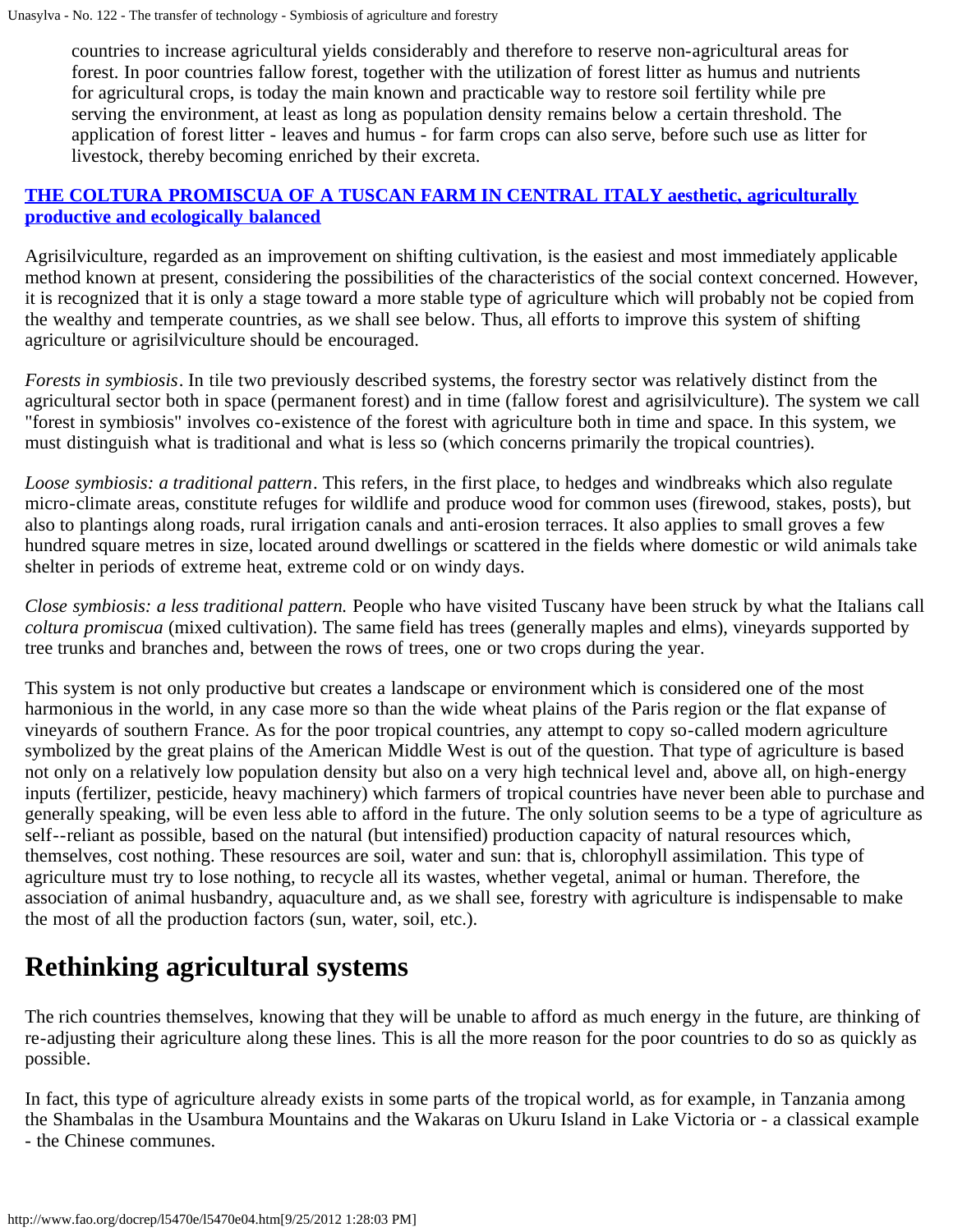In this symbiosis, the tree has an important role to play through its crown and its roots. First, through its crown it protects the soil and the crops over which it stands both against too much exposure to the sun and against the impact of violent tropical rain, the two main factors in the degradation of tropical soil. Furthermore, by constituting an additional level of photosynthesis, it allows for the maximum utilization of sunrays for productive purposes, provided that the mixture of trees and crops is suitably formed. Second, through its roots draws from the deeper soil layers the nutrients which restored to the surface layers, and thus to the crops and plants. The falling dead leaves, moreover, reconstitute the stock of organic matter in the surface soil.

This "coltura promiscua" already exists in some tropical areas. It is the typical "tropical garden" which seems like a tangle to the inexperienced visitor but has good reasons for its existence. This method of integrating trees with agriculture deserves to be improved, disseminated and recommended.

Because of the goods they produce and the services they provide, it is generally acknowledged that forests or trees have an essential and irreplaceable role to play in the rural context. We have first reviewed a wide range of types of integration of tree vegetation into the rural landscape. We believe that one or another of the methods described here, or several of them combined, can be suitable for practically all technical economic, social and financial conditions of tropical countries, even those where population density is too high (for example, rice cultivation on the island of Java).

Accordingly, such integration is our objective but, at the same time, it is its own means. In other words, the poor peasant destroys the forest and trees because they compete with his agriculture, including animal husbandry. Therefore, the poor farmer will accept the forest or trees only if they are integrated or harmonized with his agriculture and are advantageous to him. Finally, greater respect for the forest and trees can only come from better use of natural resources directed toward higher food production which is the daily, acute concern of poor farmers.

We believe we have shown that there are technical solutions; however we acknowledge the need to improve and refine them. Research and experimentation should certainly be pursued and intensified, but it seems to us that we already know enough to take action. However, a serious constraint hampers the dissemination of sound methods for the integration of the forest in agriculture or simply the intensification of agriculture is a prerequisite. With certain exceptions, this is the under-administration or understaffing of the poor rural world.

The establishment of suitable institutions for training competent personnel who work as closely as possible with poor farmers is a fundamental problem. It is also out of the question to impose ready-made solutions, prefabricated outside, on rural communities

That explains the importance FAO attaches to forestry for rural community development, carried out for communities and by communities.

In this connection, we may quote Pierre Gourou, the great geographer, who wrote, in 1968, after 40 years of a career devoted to careful and minute study of the problems of the tropical world:

"Economic backwardness in the tropics is due to technical lag. Under the present conditions, the most depressing technical lag is that of organizational techniques. Their improvement is a necessary condition of progress in the tropical world. The administration of a backward country requires no less attention, personnel and competence than does the administration of a developed country. The agriculture of a backward country calls for as many soil scientists, entomologists, geneticists and agronomists as does the agriculture of a developed country. The first condition for economic progress is not economic but administrative; a backward country will make economic progress if it has a sufficient number (i.e. personnel of the same level as those in the developed countries) of administrators, physiscians, entomologists, agronomists, etc."<sup>1</sup>

1 Pierre Gourou, *Leçons de géographie tropicale*, Mouton, Paris. p. 242. (FAO translation.)

### **[AGRISILVICULTURE IN CHINA: WINDBREAK TREES, MAIZE AND SHEEP a harmonious landscape](http://www.fao.org/docrep/l5470e/l5470e06.jpg)**